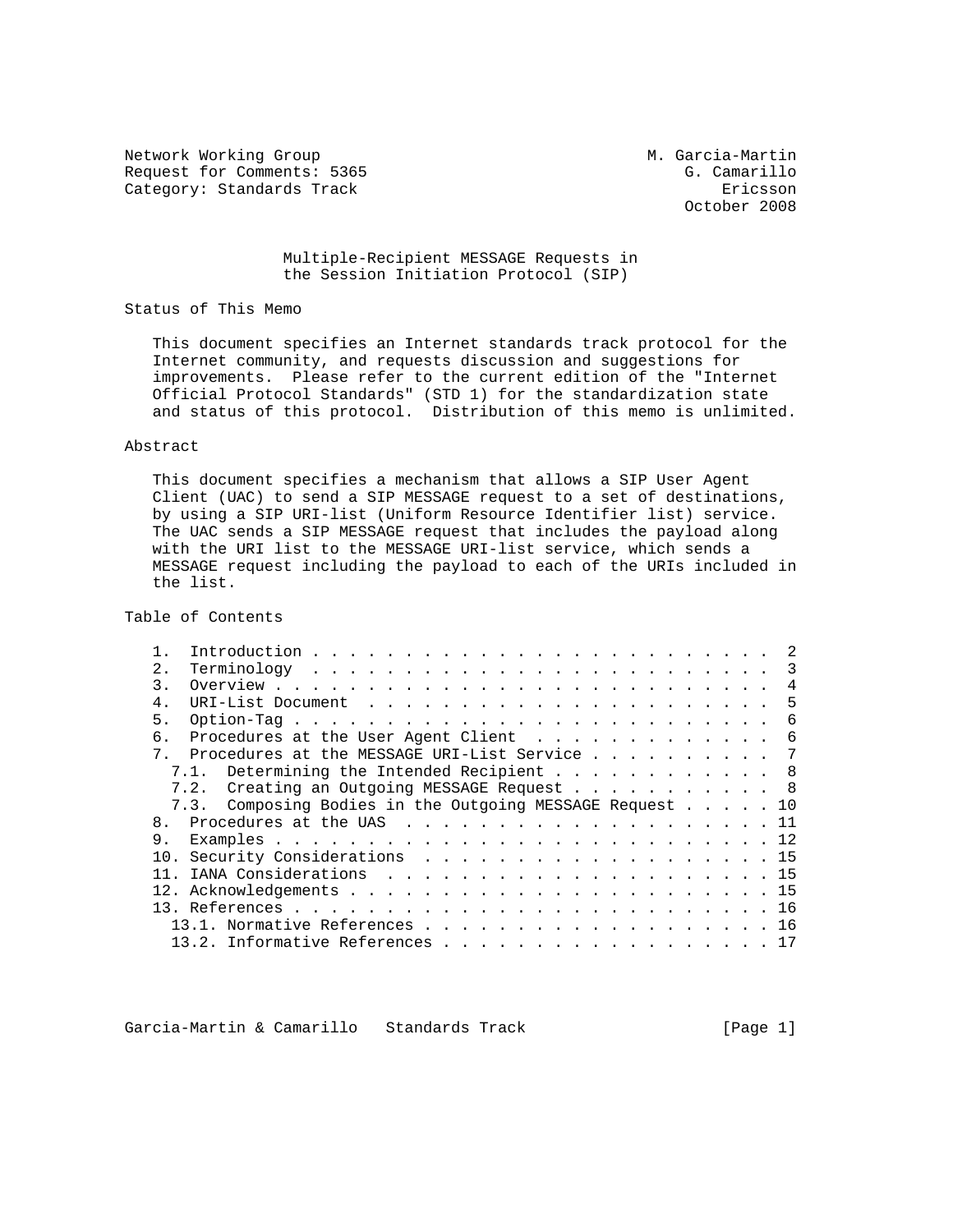# 1. Introduction

 RFC 3261 (SIP) [RFC3261] is extended by RFC 3248 [RFC3428] to carry instant messages in MESSAGE requests. SIP-based messaging, as described in RFC 3428 [RFC3428], does not provide a mechanism to send the same request to multiple recipients or replying to all recipients of a SIP MESSAGE request. This memo addresses these functions.

A first requirement can be expressed as:

 REQ-1: It must be possible for a user to send an instant message request to an ad hoc group, where the identities of the recipients are carried in the message itself.

 One possibility to fulfill the above requirement is to establish a session of instant messages with an instant messaging conference server, and exchange the messages, for example, using MSRP (Message Session Relay Protocol) [RFC4975]. While this option seems to be reasonable in many cases, in other situations the sending user just wants to send a small pager-mode instant message to an ad hoc group without the burden of setting up a session. This document focuses on sending a pager-mode instant message to a number of intended recipients.

 To meet the requirement with a pager-mode instant message, we allow SIP MESSAGE requests carry recipient-list bodies, i.e., URI lists in body parts whose Content-Disposition (RFC 2183) [RFC2183] is 'recipient-list', as specified in RFC 5363 [RFC5363]. A SIP MESSAGE URI-list service, which is a specialized application service, receives the request and sends a MESSAGE request including the received payload to each of the URIs in the list. Each of these MESSAGE requests contains a copy of the body included in the original MESSAGE request.

A second requirement addresses the "Reply-To-All" functionality:

 REQ-2: It MUST be possible for the recipient of a group instant message to send a message to all other participants that received the same group instant message (i.e., Reply-To-All).

 To meet this requirement, we provide a mechanism whereby the MESSAGE URI-list service also includes a URI list in body parts whose Content-Disposition (RFC 2183) [RFC2183] is 'recipient-list-history', as specified in RFC 5364 [RFC5364]. The 'recipient-list-history' body is sent along with the instant message payload in each of the instant messages sent to the recipients.

Garcia-Martin & Camarillo Standards Track [Page 2]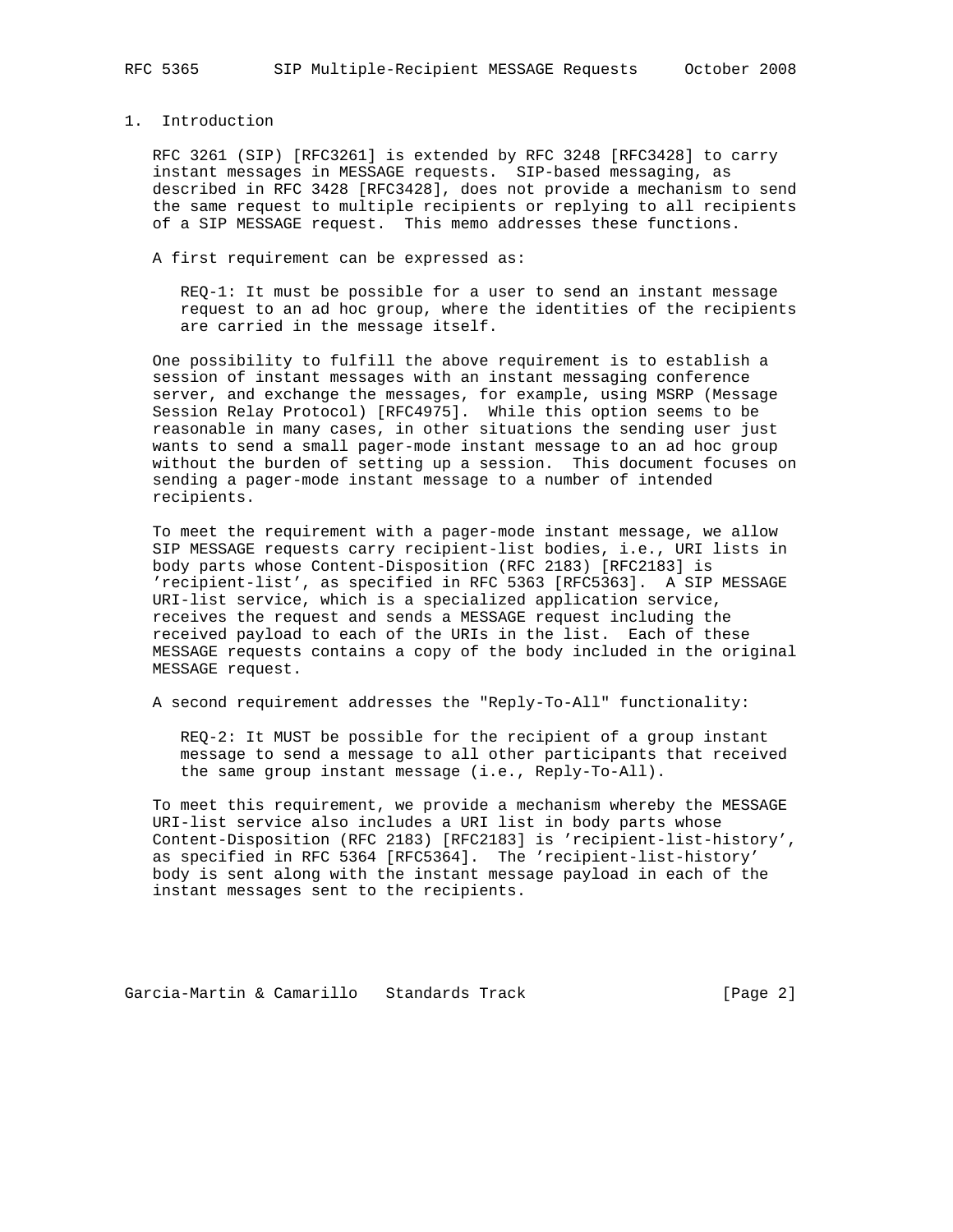The User Agent Client (UAC) that sends a MESSAGE request to a MESSAGE URI-list service needs to be configured with the SIP URI of the service that provides the functionality. Discovering and provisioning of this URI to the UAC is outside the scope of this document.

2. Terminology

 The key words "MUST", "MUST NOT", "REQUIRED", "SHALL", "SHALL NOT", "SHOULD", "SHOULD NOT", "RECOMMENDED", "MAY", and "OPTIONAL" in this document are to be interpreted as described in BCP 14, RFC 2119 [RFC2119] and indicate requirement levels for compliant implementations.

 This document reuses the following terminology defined in RFC 3261 [RFC3261]:

- o Address-of-Record (AOR)
- o User Agent (UA)
- o User Agent Client (UAC)
- o User Agent Server (UAS)

This document defines the following new terms:

- MESSAGE URI-list service: A specialized URI-list service that receives a MESSAGE request with a URI list and sends a similar MESSAGE request to each URI in the list. In this context, similar indicates that some SIP header fields can change, but the MESSAGE URI-list service will not change the instant message payload. MESSAGE URI-list services behave effectively as specialized B2BUAs (Back-to-Back-User-Agents). A server providing MESSAGE URI-list services can also offer URI-list services for other methods, although this functionality is outside the scope of this document. In this document, we only discuss MESSAGE URI-list services.
- Incoming MESSAGE request: A SIP MESSAGE request that a UAC creates and addresses to a MESSAGE URI-list service. Besides the regular instant message payload, an incoming MESSAGE request contains a URI list.
- Outgoing MESSAGE request: A SIP MESSAGE request that a MESSAGE URI list service creates and addresses to a UAS (User Agent Server). It contains the regular instant message payload.

Garcia-Martin & Camarillo Standards Track [Page 3]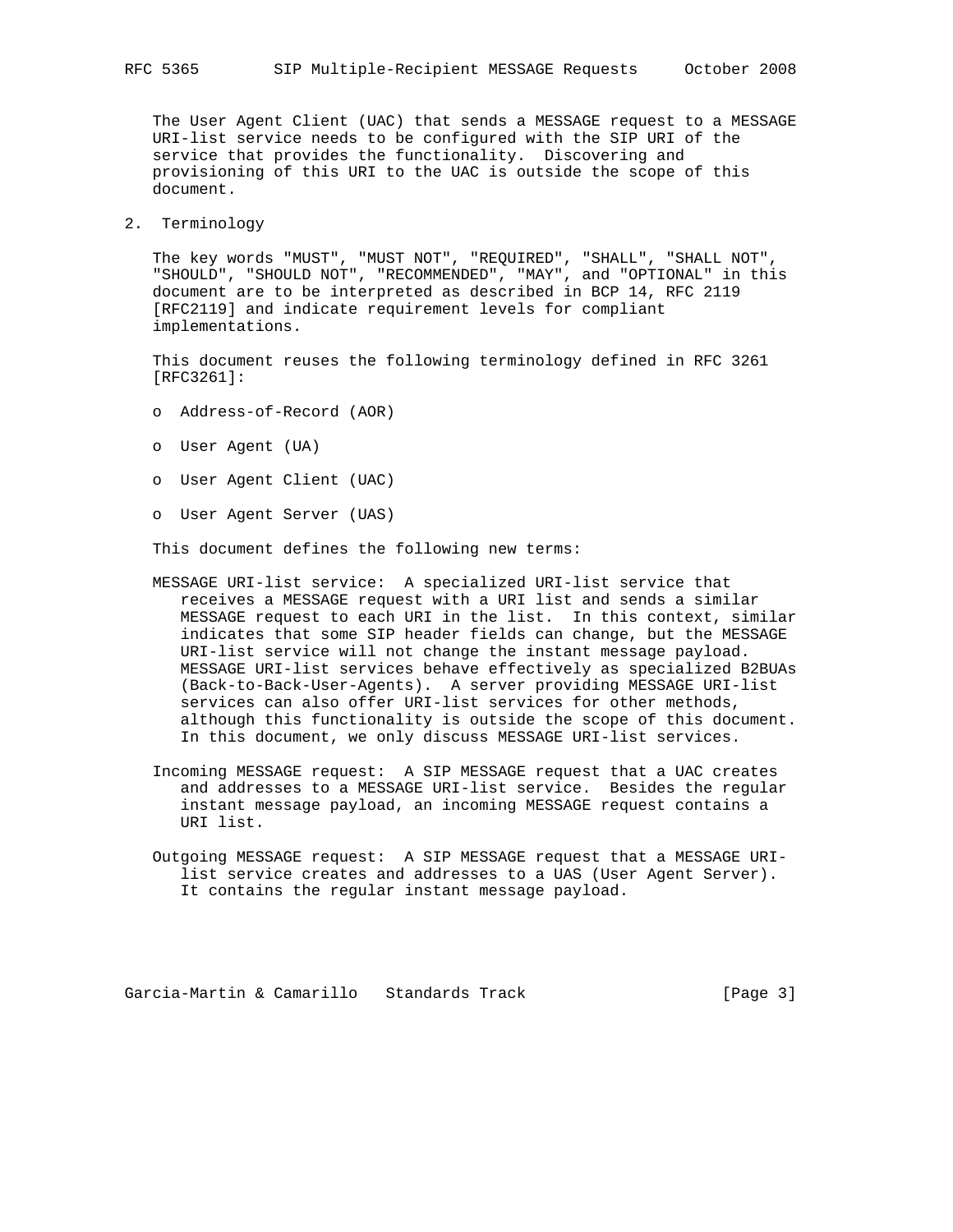Intended recipient: The intended final recipient of the request to be generated by MESSAGE URI-list service.

 Reply-To-All: The ability of an intended recipient to receive a MESSAGE request that includes the payload and the list of recipients, and compose and send a MESSAGE request to the sender and the rest of the recipients. The replying entity can use a MESSAGE URI-list service if one is at its disposal or can create a sequence of regular single-recipient MESSAGE requests to each SIP AOR.

## 3. Overview

 A UAC creates a MESSAGE request that contains a multipart body including a list of URIs (intended recipients) and an instant message. The list of URIs is formatted according to the resource list document format specified in RFC 4826 [RFC4826] and extended with the attributes defined in RFC 5364 [RFC5364]. The UAC sends this MESSAGE request to the MESSAGE URI-list service. On reception of this incoming MESSAGE request, the MESSAGE URI-list service creates a MESSAGE request per intended recipient (listed in the URI list) and copies the instant message payload to each of those MESSAGES. The MESSAGE URI-list service also manipulates the XML resource list according to the procedures indicated in RFC 5364 [RFC5364], and attaches the result to each of the MESSAGE requests, along with the instant message payload. Then the MESSAGE URI-list service sends each of the created outgoing MESSAGE request to the respective receiver.

 The MESSAGE URI-list mechanism allows a sender to specify multiple targets for a MESSAGE request by including an XML resource list document according to RFC 4826 [RFC4826] in the body of the MESSAGE request extended with the attributes defined in RFC 5364 [RFC5364]. This resource list, whose Content-Disposition (RFC 2183) [RFC2183] is 'recipient-list', as specified in RFC 5363 [RFC5363], includes the URIs of the targets. Each target URI may also be marked to indicate in what role the URI-list service will place the target (e.g., "to", "cc", or "bcc"), and whether the target URI is expected to be anonymized or not, according to the procedures described in RFC 5364 [RFC5364]. When the MESSAGE URI-list server expands the MESSAGE request to each recipient, it includes (along with the instant message payload) a new URI list (based on the received one), whose Content-Disposition (RFC 2183) [RFC2183] is 'recipient-list-history', as specified in RFC 5364 [RFC5364]. This new URI list includes the list of non-anonymous "to" and "cc" targets, allowing recipients both to get knowledge of other recipients and to reply to them.

Garcia-Martin & Camarillo Standards Track [Page 4]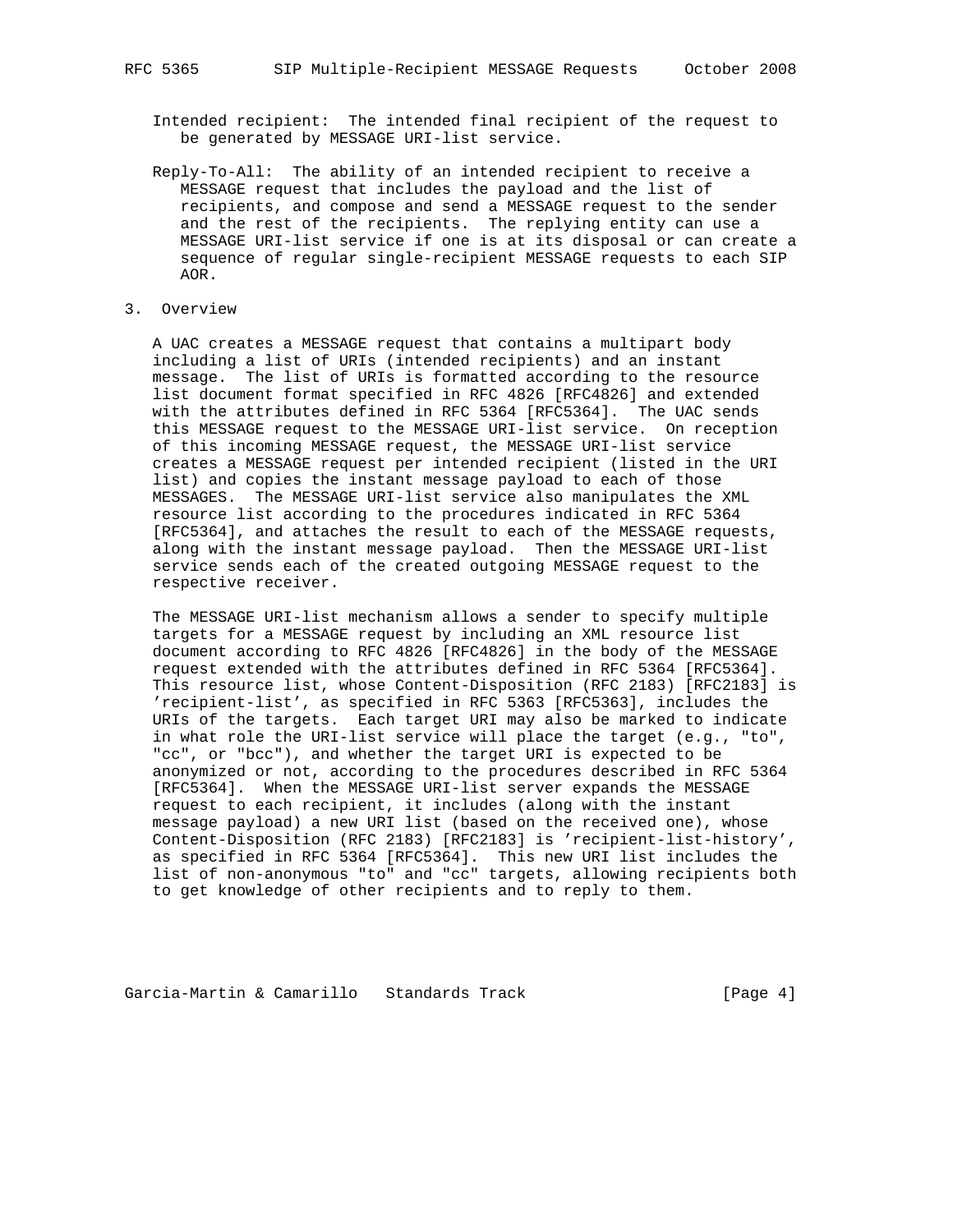### 4. URI-List Document

 As described in RFC 5363 [RFC5363], specifications of individual URI list services, like the MESSAGE URI-list service described here, need to specify a default format for 'recipient-list' bodies used within the particular service.

 The default format for 'recipient-list' bodies for MESSAGE URI-list services is the resource list document specified in RFC 4826 [RFC4826] extended with the copy control attributes [RFC5364]. UACs and MESSAGE URI-list services handling 'recipient-list' bodies MUST support both of these formats and MAY support other formats.

 As described in RFC 5364 [RFC5364], each URI can be tagged with a 'copyControl' attribute set to either "to", "cc", or "bcc", indicating the role in which the recipient will get the MESSAGE request. Additionally, URIs can be tagged with the 'anonymize' attribute to prevent that the MESSAGE URI-list server discloses the target URI in a URI list.

 Additionally, RFC 5364 [RFC5364] defines a 'recipient-list-history' body that contains the list of intended recipients. The default format for 'recipient-list-history' bodies for MESSAGE URI-list services is also the resource list document specified in RFC 4826 [RFC4826] extended with the copy control attributes [RFC5364]. MESSAGE URI-list services MUST support both of these formats; UASs MAY support these formats. MESSAGE URI-list servers and UASs MAY support other formats.

 The resource list document specified in RFC 4826 [RFC4826] provides a number of features that are not needed by the MESSAGE URI-list service defined in this document. The MESSAGE URI-list service needs to transfer a simple flat list of URIs between a UAC and the MESSAGE URI-list server and between the MESSAGE URI-list server and the UAS. The service does not need hierarchical lists or the ability to include entries by reference relative to the Extensible Configuration Access Protocol (XCAP) [RFC4825] root URI. Therefore, the MESSAGE URI-list service specified herein only uses flat resource lists documents that do not contain relative references.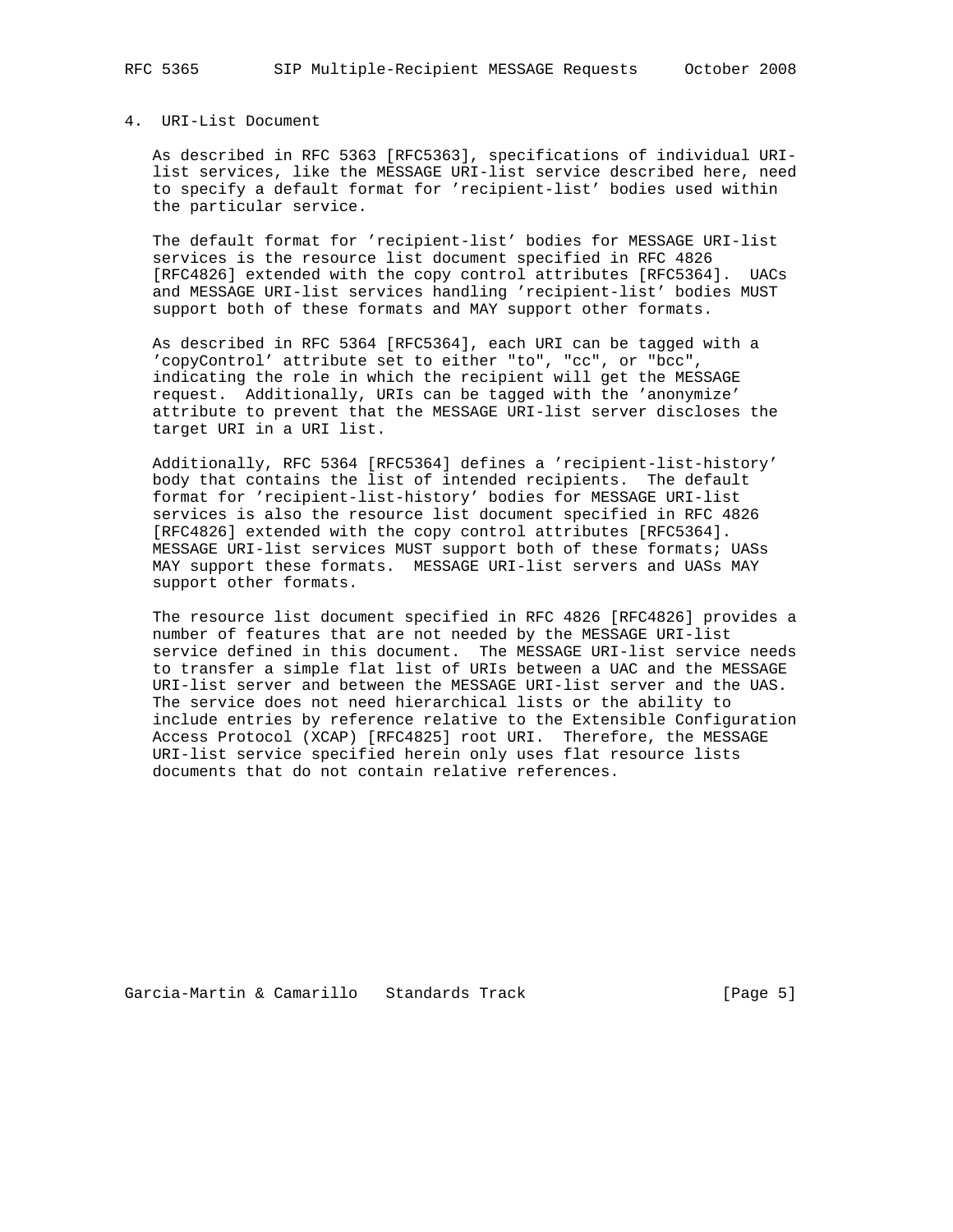# 5. Option-Tag

 This document defines the 'recipient-list-message' option-tag for use in the Require and Supported SIP header fields.

 This option-tag is used to ensure that a server can process the 'recipient-list' body used in a MESSAGE request. It also provides a mechanism to discover the capability of the server in responses to OPTIONS requests.

 Section 6 provides normative procedures for the usage of this option tag.

6. Procedures at the User Agent Client

 A UAC that wants to create a multiple-recipient MESSAGE request creates a MESSAGE request that MUST be formatted according to RFC 3428 [RFC3428] Section 4. The UAC populates the Request-URI with the SIP or SIPS URI of the MESSAGE URI-list service. In addition to the regular instant message body, the UAC adds a recipient-list body whose Content-Disposition type is 'recipient-list', specified in RFC 5363 [RFC5363]. This body contains a URI list with the recipients of the MESSAGE. Target URIs in this body MAY also be tagged with the 'copyControl' and 'anonymize' attributes specified in RFC 5364 [RFC5364]. The UAC MUST also include the 'recipient-list-message' option-tag, defined in Section 5, in a Require header field.

 UACs generating MESSAGE requests that carry recipient-list bodies, as described in previous sections, MUST include this option-tag in a Require header field. UAs that are able to receive and process MESSAGEs with a recipient-list body, as described in previous sections, SHOULD include this option-tag in a Supported header field when responding to OPTIONS requests.

 Multiple-recipient MESSAGE requests contain a multipart body that contains the body carrying the list and the actual instant message payload. In some cases, the MESSAGE request can contain bodies other than the text and the list bodies (e.g., when the request is protected with S/MIME as per RFC 3851 [RFC3851]).

 Typically, the MESSAGE URI-list service will copy all the significant header fields in the outgoing MESSAGE request. However, there might be cases where the SIP UA wants the MESSAGE URI-list service to add a particular header field with a particular value, even if the header field wasn't present in the MESSAGE request sent by the UAC. In this case, the UAC MAY use the "?" mechanism described in Section 19.1.1 of RFC 3261 [RFC3261] to encode extra information in any URI in the

Garcia-Martin & Camarillo Standards Track (Page 6)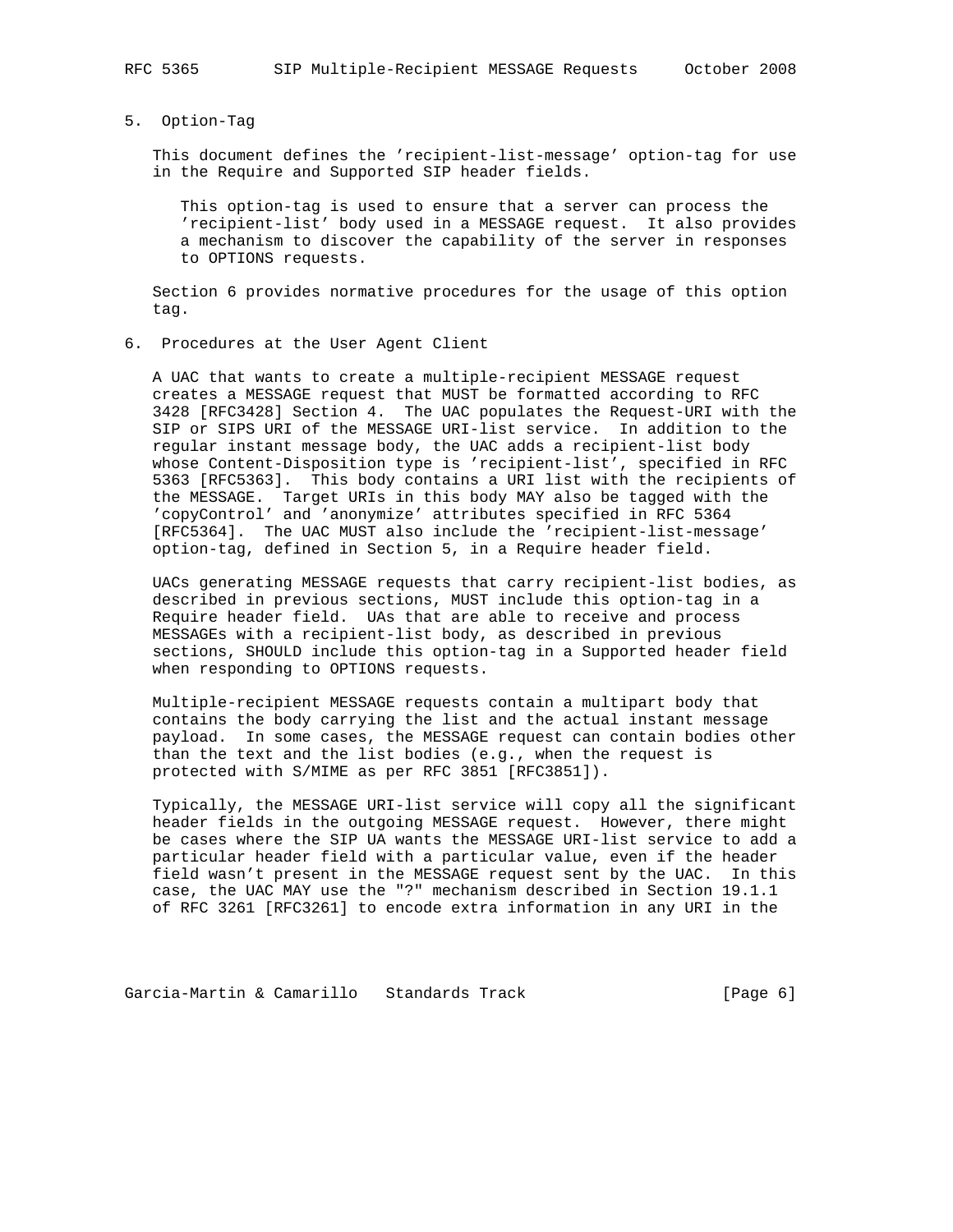list. However, the UAC MUST NOT use the special "body" hname (see Section 19.1.1 of RFC 3261 [RFC3261]) to encode a body, since the body is present in the MESSAGE request itself.

The following is an example of a URI that uses the "?" mechanism:

sip:bob@example.com?Accept-Contact=\*%3bmobility%3d%22mobile%22

 The previous URI requests the MESSAGE URI-list service to add the following header field to a MESSAGE request to be sent to bob@example.com:

Accept-Contact: \*;mobility="mobile"

 The resource list document format specified in RFC 4826 [RFC4826] provides features, such as hierarchical lists and the ability to include entries by reference relative to the XCAP root URI. However, these features are not needed by the multiple MESSAGE URI-list service defined in this document. Therefore, when using the default resource list document, UAs SHOULD use flat lists (i.e., no hierarchical lists) and SHOULD NOT use <entry-ref> elements.

7. Procedures at the MESSAGE URI-List Service

 On reception of a MESSAGE request containing a URI list, the MESSAGE URI-list service answers to the UAC with a 202 (Accepted) response.

 Note that the status code in the response to the MESSAGE does not provide any information about whether or not the MESSAGEs generated by the URI-list service were successfully delivered to the URIs in the list. That is, a 202 (Accepted) response means that the MESSAGE URI-list service has received the MESSAGE and that it will try to send a similar MESSAGE to the URIs in the list. Designing a mechanism to inform a client about the delivery status of an instant message is outside the scope of this document.

 Since the MESSAGE URI-list service does not use hierarchical lists nor lists that include entries by reference to the XCAP root URI, a MESSAGE URI-list server receiving a URI list with more information than what has just been described MAY discard all the extra information.

 If a MESSAGE request contains a Request-URI containing a URI that uses the "?" mechanism (see Section 19.1.1 of RFC 3261 [RFC3261]) and such URI contains the special "body" hname to include an additional body, the MESSAGE URI-list server MAY discard the contents of the "body" parameter.

Garcia-Martin & Camarillo Standards Track [Page 7]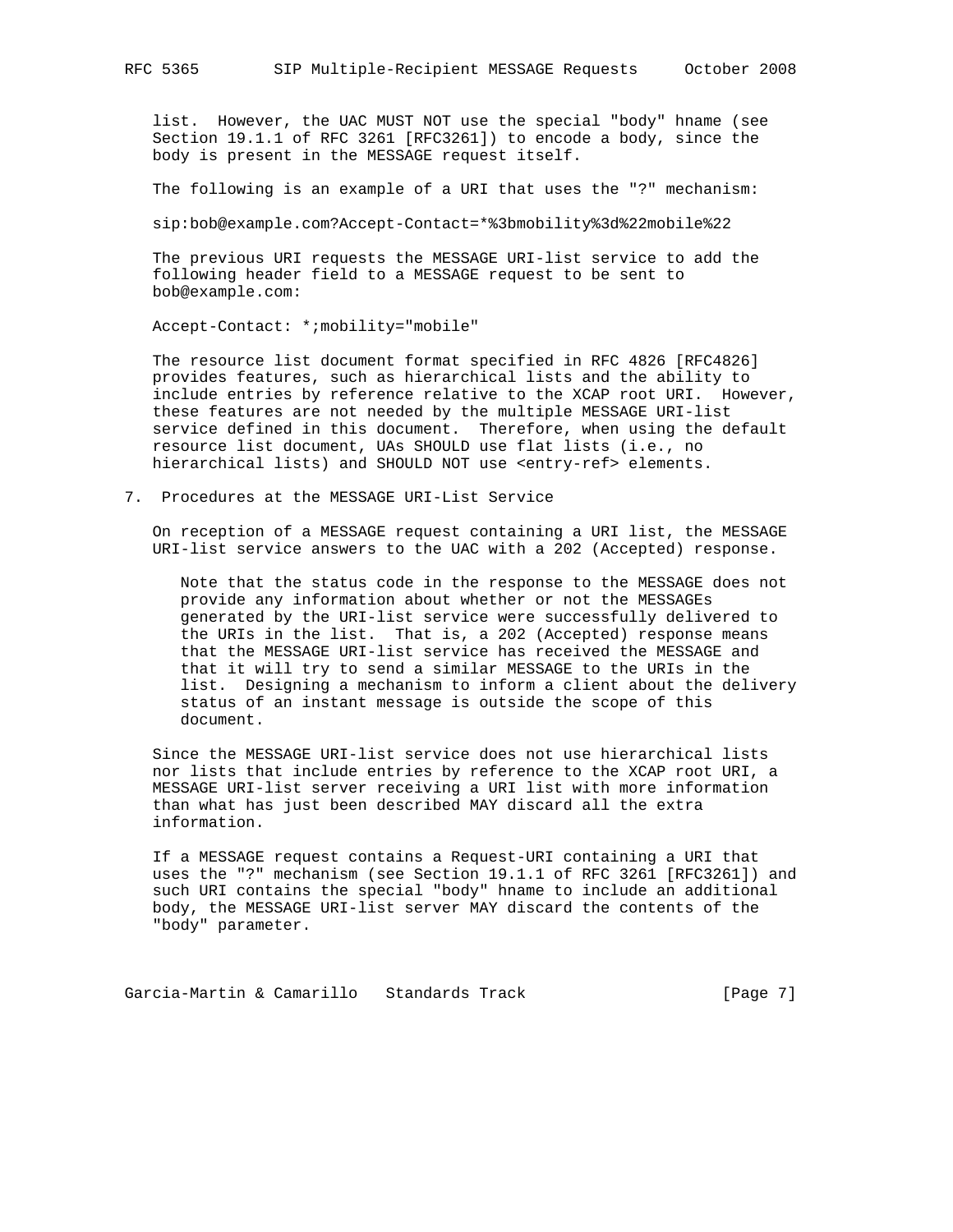# 7.1. Determining the Intended Recipient

 On reception of a MESSAGE request containing a URI list, a MESSAGE URI-list service determines the list of intended recipients by inspecting the URI list contained in the body.

 Section 4.1 of RFC 5363 [RFC5363] discusses cases when duplicated URIs are found in a URI list. In order to avoid duplicated requests, MESSAGE URI-list services MUST take those actions specified in RFC 5363 [RFC5363] into account to avoid sending duplicated requests to the same recipient.

## 7.2. Creating an Outgoing MESSAGE Request

 Since the MESSAGE URI-list service behaves as a UAC for outgoing MESSAGE requests, for each of the intended recipients, the MESSAGE URI-list service creates a new MESSAGE request according to the procedures described in Section 4 of RFC 3428 [RFC3428]. Additionally, Section 5.3 of RFC 5363 [RFC5363] provides additional general guidance in creating outgoing requests. This document also specifies the following procedures:

 o A MESSAGE URI-list service MUST include a From header field whose value is the same as the From header field included in the incoming MESSAGE request, subject to the privacy requirements (see RFC 3323 [RFC3323] and RFC 3325 [RFC3325]) expressed in the incoming MESSAGE request.

Note that this does not apply to the "tag" parameter.

 Failure to copy the From header field of the sender results in unacceptable security and privacy failures. Note also that this requirement does not intend to contradict requirements for additional services running on the same physical node. Specifically, a privacy service (see RFC 3323 [RFC3323]) can be co-located with the MESSAGE URI-list service, in which case, the privacy service has precedence over the MESSAGE URI-list service.

 o A MESSAGE URI-list service SHOULD generate a new To header field value set to the intended recipient's URI. According to the procedures of RFC 3261 [RFC3261] Section 8.1.1.1, this value is also expected to be equal to the Request-URI of the outgoing MESSAGE request.

 The MESSAGE URI-list service behaves as a User Agent Client; thus, the To header field should be populated with the recipient's URI.

Garcia-Martin & Camarillo Standards Track Track [Page 8]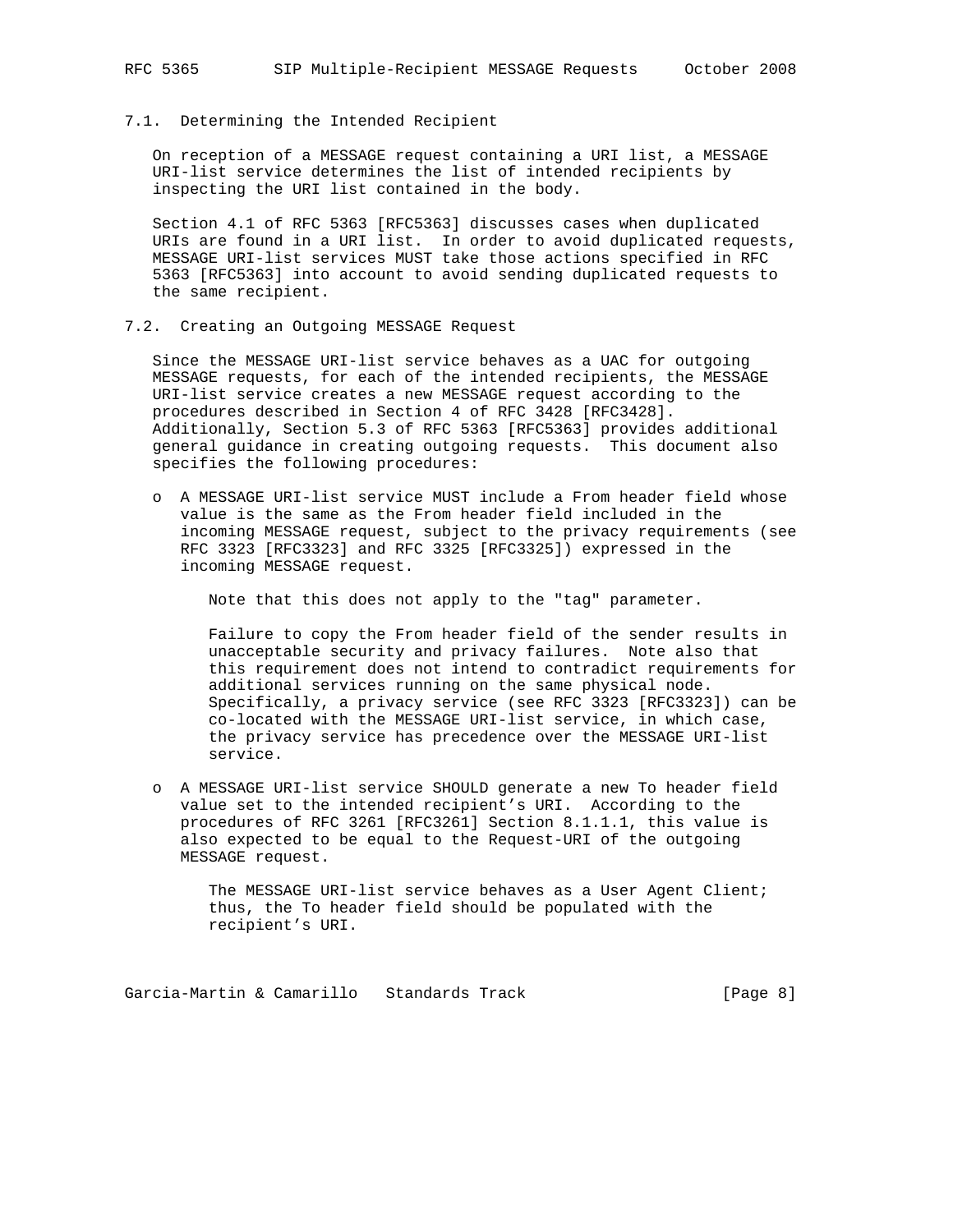o A MESSAGE URI-list service SHOULD create a new Call-ID header field value.

 A Call-ID header field might contain addressing information that the sender wants to remain private. Since there is no need to keep the same Call-ID on both sides of the MESSAGE URI list service, and since the MESSAGE URI-list service behaves as a User Agent Client, it is recommended to create a new Call-ID header field value according to the regular SIP procedures.

- o If a P-Asserted-Identity header field was present in the incoming MESSAGE request and the request was received from a trusted source, as specified in RFC 3325 [RFC3325], and the first hop of the outgoing MESSAGE request is also trusted, a MESSAGE URI-list service MUST include a P-Asserted-Identity header field in the outgoing MESSAGE request with the same received value. However, if the first hop of the outgoing MESSAGE request is not trusted and the incoming MESSAGE request included a Privacy header field with a value different than 'none', the MESSAGE URI-list service MUST NOT include a P-Asserted-Identity header field in the outgoing MESSAGE request.
- o If a MESSAGE URI-list service is able to assert the identity of a user (e.g., using HTTP Digest authentication scheme as per RFC 2617 [RFC2617], S/MIME as per RFC 3851 [RFC3851], etc.) and the service implements a mechanism where it can map that authentication scheme to a user's SIP or SIPS URI, and subject to the privacy requirements expressed in the incoming MESSAGE request (see RFC 3323 [RFC3323]), the MESSAGE URI-list service MAY insert a P-Asserted-Identity header with the value of the user's asserted URI.
- o If the incoming MESSAGE request contains an Authorization or Proxy-Authorization header field whose realm is set to the MESSAGE URI-list server's realm, then the MESSAGE URI-list service SHOULD NOT copy it to the outgoing MESSAGE request; otherwise (i.e., if the Authorization or Proxy-Authorization header field of incoming MESSAGE request contains a different realm), the MESSAGE URI-list service MUST copy the value to the respective header field of the outgoing MESSAGE request.
- o A MESSAGE URI-list service SHOULD create a separate count for the CSeq header field [RFC3261] of the outgoing MESSAGE request.
- o A MESSAGE URI-list service SHOULD initialize the value of the Max- Forward header field of the outgoing MESSAGE request.

Garcia-Martin & Camarillo Standards Track [Page 9]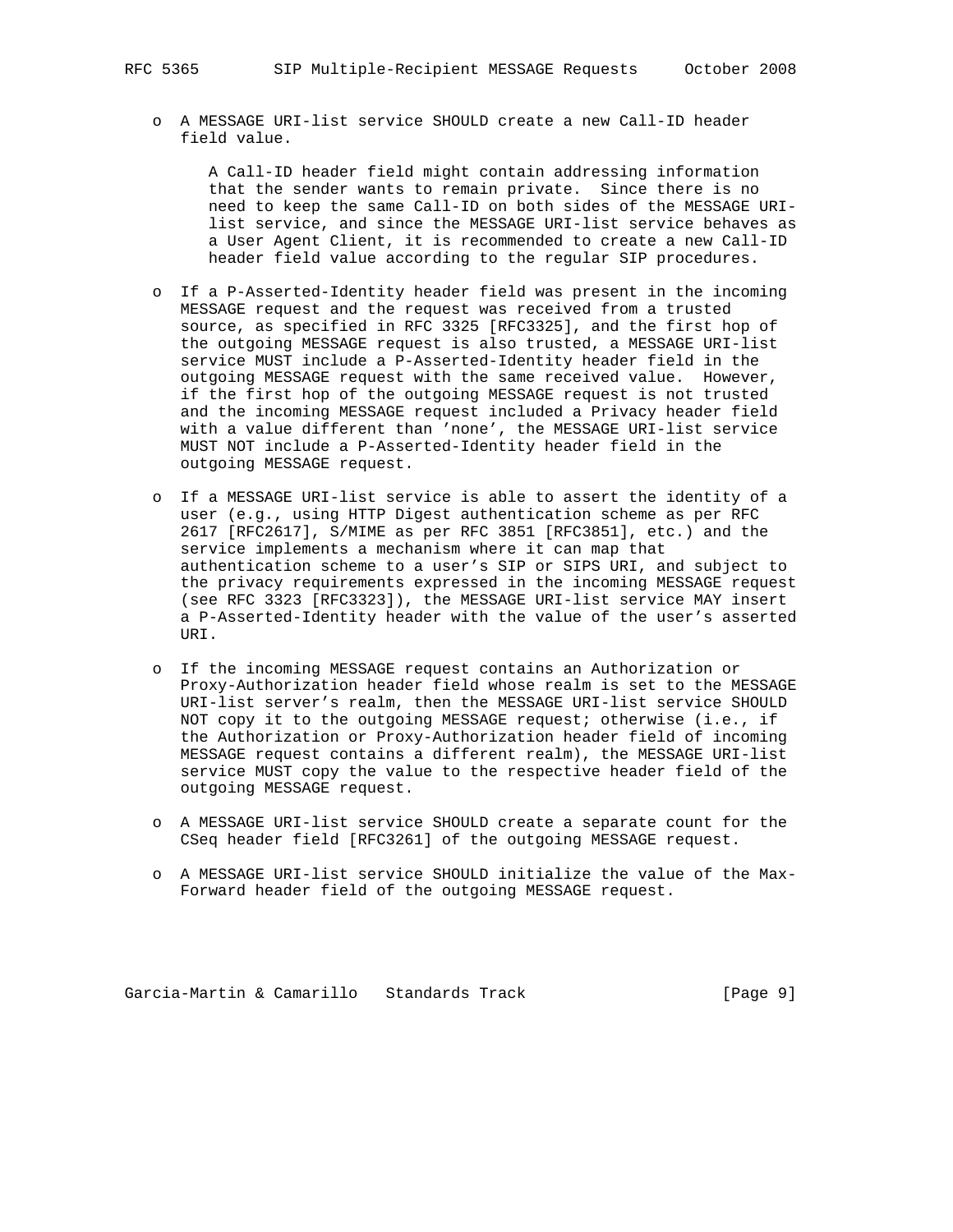- o A MESSAGE URI-list service MUST include its own value in the Via header field.
- 7.3. Composing Bodies in the Outgoing MESSAGE Request

 When creating the body of each of the outgoing MESSAGE requests, the MESSAGE URI-list service keeps the relevant bodies of the incoming MESSAGE request and copies them to the outgoing MESSAGE request. The following guidelines constitute exceptions to the general body handling:

- o A MESSAGE request received at a MESSAGE URI-list service can contain one or more security bodies (e.g., S/MIME, RFC 3851 [RFC3851]) encrypted with the public key of the MESSAGE URI-list service. These bodies are deemed to be read by the URI-list service rather than the recipient of the outgoing MESSAGE request (which will not be able to decrypt them). Therefore, a MESSAGE URI-list service MUST NOT copy any security body (such as an S/MIME as per RFC 3851 [RFC3851] encrypted body) addressed to the MESSAGE URI-list service to the outgoing MESSAGE request. This includes bodies encrypted with the public key of the URI-list service.
- o The incoming MESSAGE request typically contains a recipient-list body or reference, as indicated in RFC 5363 [RFC5363] with the actual list of recipients. If this URI list includes resources tagged with the 'copyControl' attribute set to a value of "to" or "cc", the URI-list service SHOULD include a URI list in each of the outgoing MESSAGE requests. This list SHOULD be formatted according to the resource list document format specified in RFC 4826 [RFC4826] and the copyControl extension specified in RFC 5364 [RFC5364]. The MESSAGE URI-list service MUST follow the procedures specified in RFC 5364 [RFC5364] with respect to handling of the 'anonymize', 'count', and 'copyControl' attributes.
- o If the MESSAGE URI-list service includes a URI list in an outgoing MESSAGE request, it MUST include a Content-Disposition header field as per RFC 2183 [RFC2183] with the value set to 'recipient list-history' and a "handling" parameter as per RFC 3204 [RFC3204] set to "optional".
- o If a MESSAGE URI-list service includes a URI list in an outgoing MESSAGE request, it SHOULD use S/MIME (RFC 3851) [RFC3851] to encrypt the URI list with the public key of the receiver.

Garcia-Martin & Camarillo Standards Track [Page 10]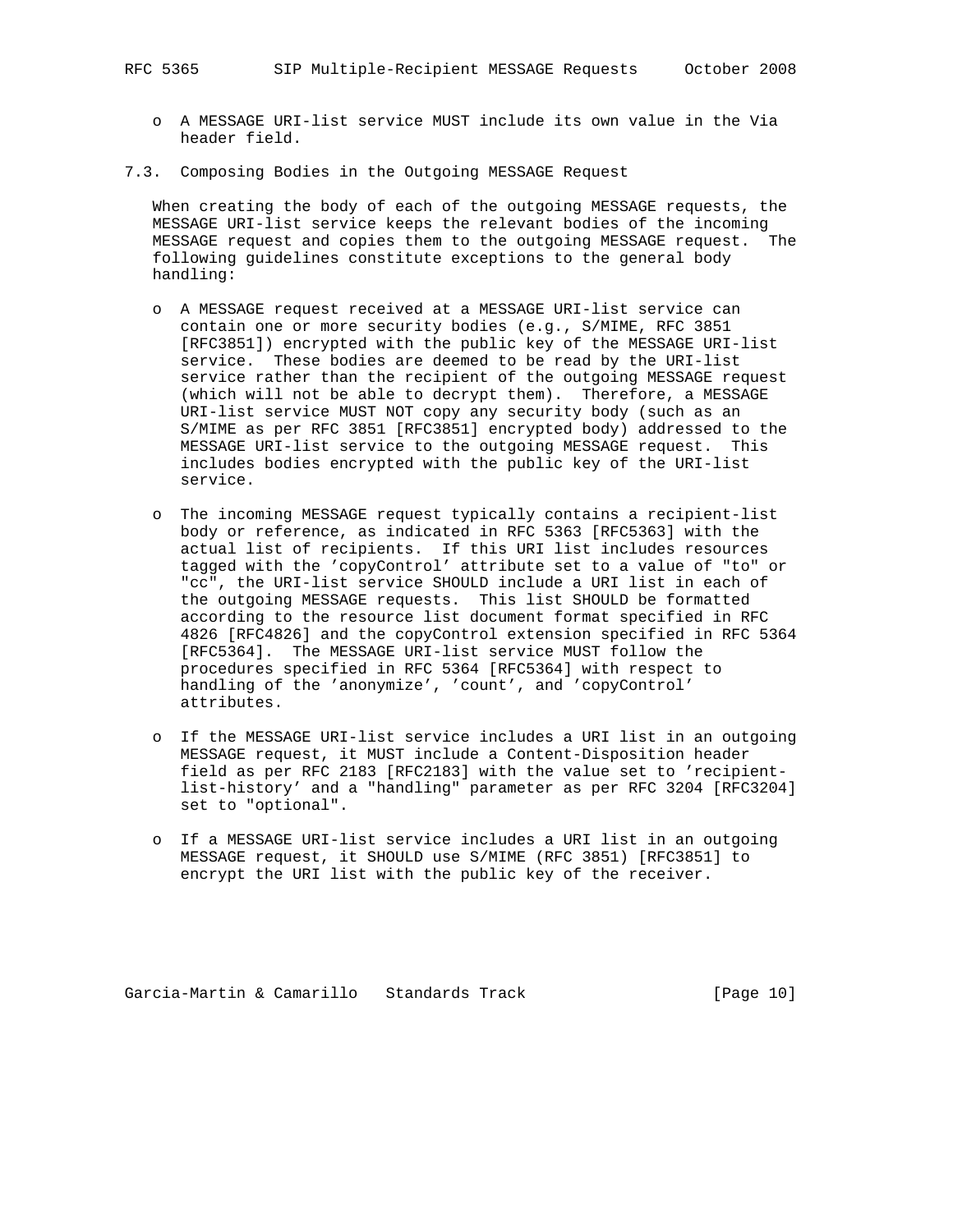- o The MESSAGE URI-list service SHOULD copy all the remaining message bodies (e.g., text messages, images, etc.) of the incoming MESSAGE request to the outgoing MESSAGE request.
- o If there is only one body left, the MESSAGE URI-list service MUST remove the multipart/mixed wrapper in the outgoing MESSAGE request.

 The rest of the MESSAGE request corresponding to a given URI in the URI list MUST be created following the rules in Section 19.1.5, "Forming Requests from a URI", of RFC 3261 [RFC3261]. In particular, Section 19.1.5 of RFC 3261 [RFC3261] states:

 "An implementation SHOULD treat the presence of any headers or body parts in the URI as a desire to include them in the message, and choose to honor the request on a per-component basis."

 SIP allows to append a "method" parameter to a URI. Therefore, it is legitimate that the 'uri' attribute of the <entry> element in the XML resource list contains a "method" parameter. MESSAGE URI-list services MUST generate only MESSAGE requests, regardless of the "method" parameter that the URIs in the list indicate. Effectively, MESSAGE URI-list services MUST ignore the "method" parameter in each of the URIs present in the URI list.

8. Procedures at the UAS

 A UAS (in this specification, also known as intended recipient UAS) that receives a MESSAGE request from the MESSAGE URI-list service behaves as specified in RFC 3428 [RFC3428] Section 7.

 If the UAS supports this specification and the MESSAGE request contains a body with a Content-Disposition header field as per RFC 2183 [RFC2183] set to 'recipient-list-history', then the UAS will be able to determine the SIP Address-of-Record (AOR) of the other intended recipients of the MESSAGE request. This allows the user to create a reply request (e.g., MESSAGE, INVITE) to the sender and the rest of the recipients included in the URI list.

Garcia-Martin & Camarillo Standards Track [Page 11]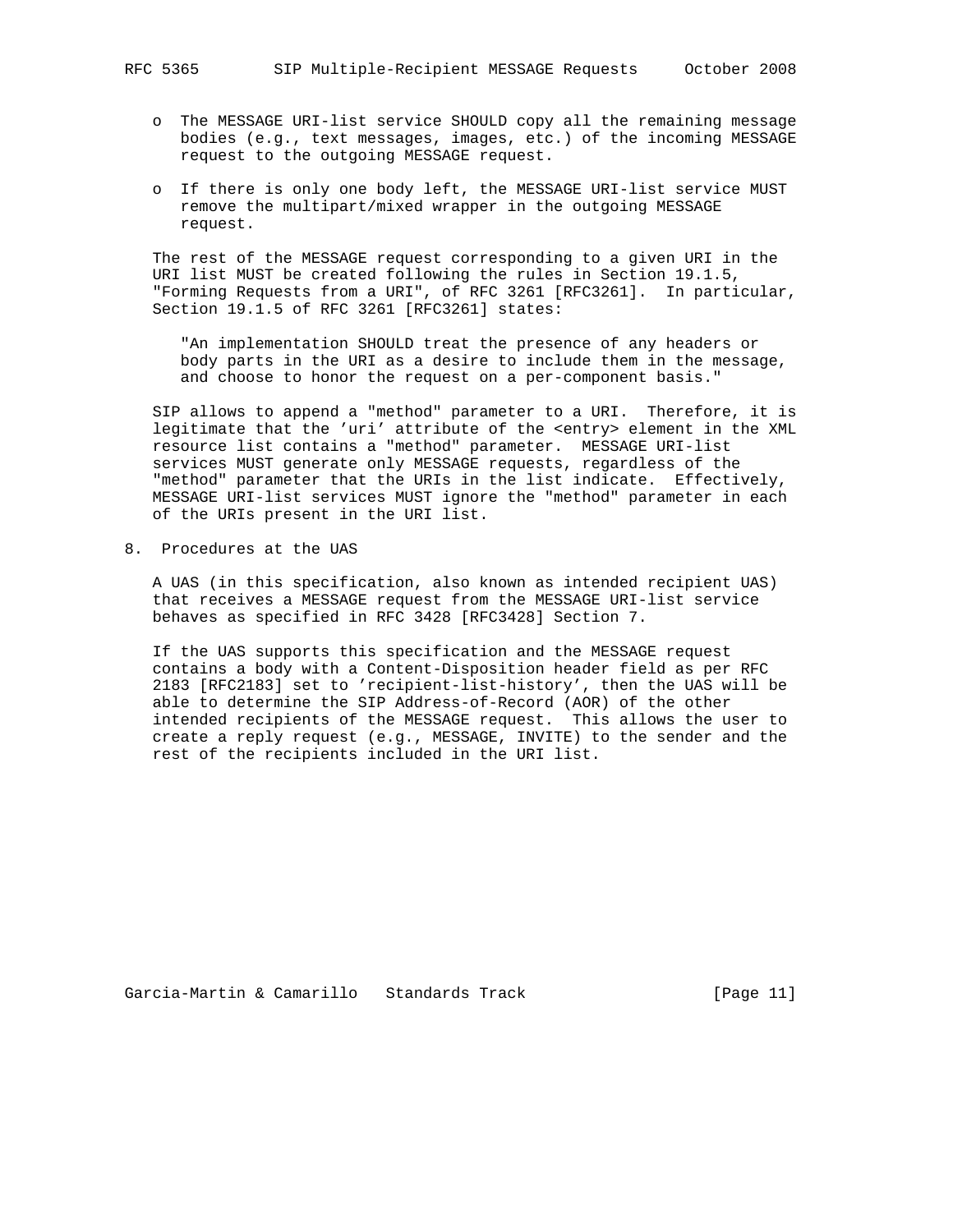9. Examples

 Figure 1 shows an example of operation. A SIP UAC issuer sends a MESSAGE request. The MESSAGE URI-list service answers with a 202 (Accepted) response and sends a MESSAGE request to each of the intended recipients.



Figure 1: Example of operation

 The MESSAGE request F1 (shown in Figure 2) contains a multipart/mixed body that is composed of two bodies: a text/plain body containing the instant message payload and an application/resource-lists+xml body containing the list of recipients.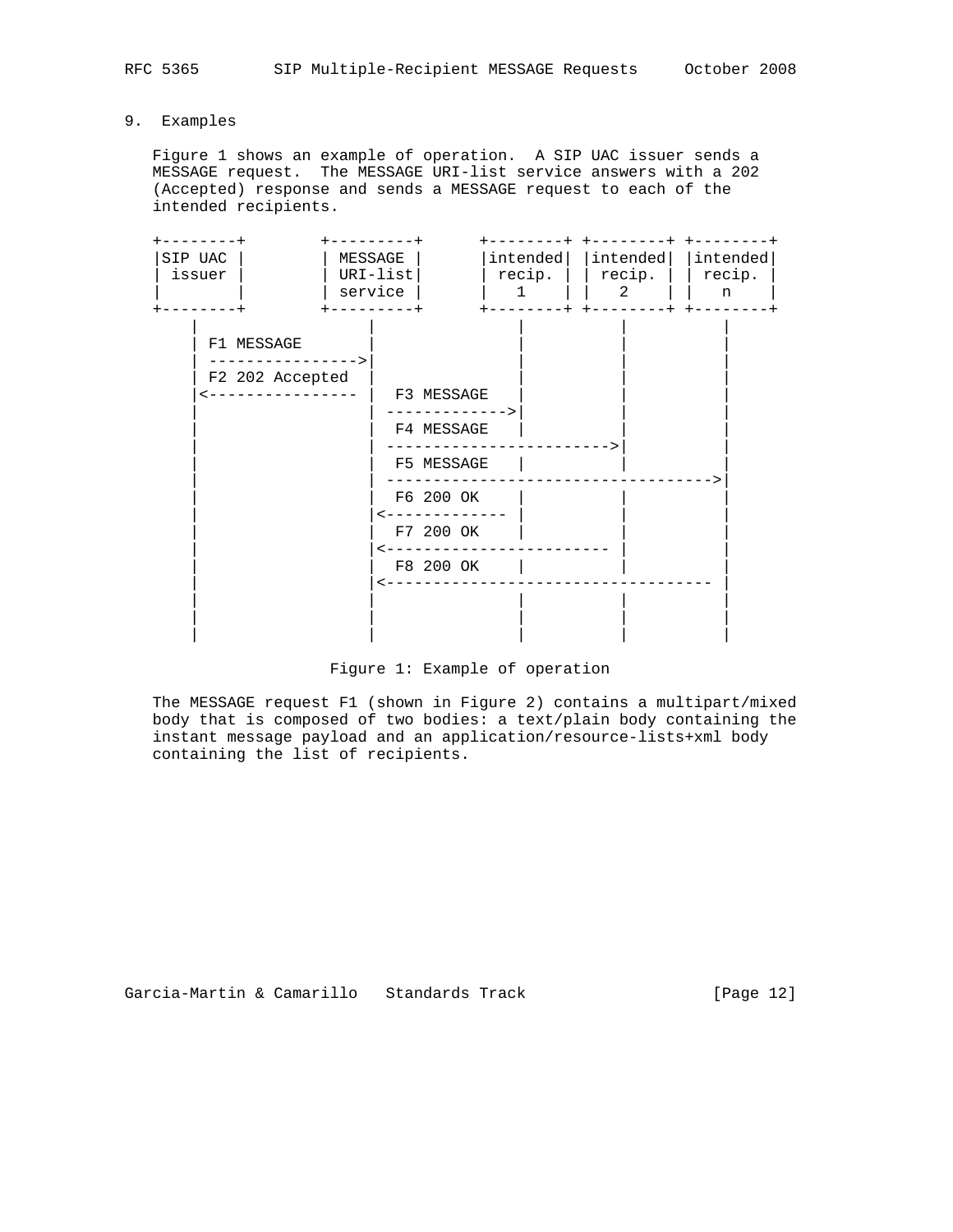```
 MESSAGE sip:list-service.example.com SIP/2.0
 Via: SIP/2.0/TCP uac.example.com
     ;branch=z9hG4bKhjhs8ass83
 Max-Forwards: 70
 To: MESSAGE URI-list service <sip:list-service.example.com>
 From: Alice <sip:alice@example.com>;tag=32331
 Call-ID: d432fa84b4c76e66710
 CSeq: 1 MESSAGE
 Require: recipient-list-message
 Content-Type: multipart/mixed;boundary="boundary1"
 Content-Length: 501
 --boundary1
 Content-Type: text/plain
 Hello World!
 --boundary1
 Content-Type: application/resource-lists+xml
 Content-Disposition: recipient-list
 <?xml version="1.0" encoding="UTF-8"?>
 <resource-lists xmlns="urn:ietf:params:xml:ns:resource-lists"
           xmlns:cp="urn:ietf:params:xml:ns:copycontrol">
   <list>
     <entry uri="sip:bill@example.com" cp:copyControl="to" />
     <entry uri="sip:randy@example.net" cp:copyControl="to"
                                         cp:anonymize="true"/>
     <entry uri="sip:eddy@example.com" cp:copyControl="to"
                                        cp:anonymize="true"/>
     <entry uri="sip:joe@example.org" cp:copyControl="cc" />
     <entry uri="sip:carol@example.net" cp:copyControl="cc"
                                         cp:anonymize="true"/>
     <entry uri="sip:ted@example.net" cp:copyControl="bcc" />
     <entry uri="sip:andy@example.com" cp:copyControl="bcc" />
  \langlelist\rangle </resource-lists>
 --boundary1--
```
Figure 2: MESSAGE request received at the MESSAGE URI-list server

 The MESSAGE requests F3, F4, and F5 are similar in nature. All those MESSAGE requests contain a multipart/mixed body that is composed of two other bodies: a text/plain body containing the instant message payload and an application/resource-lists+xml containing the list of recipients. Unlike the text/plain body, the application/ resource-lists+xml bodies of MESSAGE requests F3, F4, and F5 are not equal to the application/resource-lists+xml body included in the

Garcia-Martin & Camarillo Standards Track [Page 13]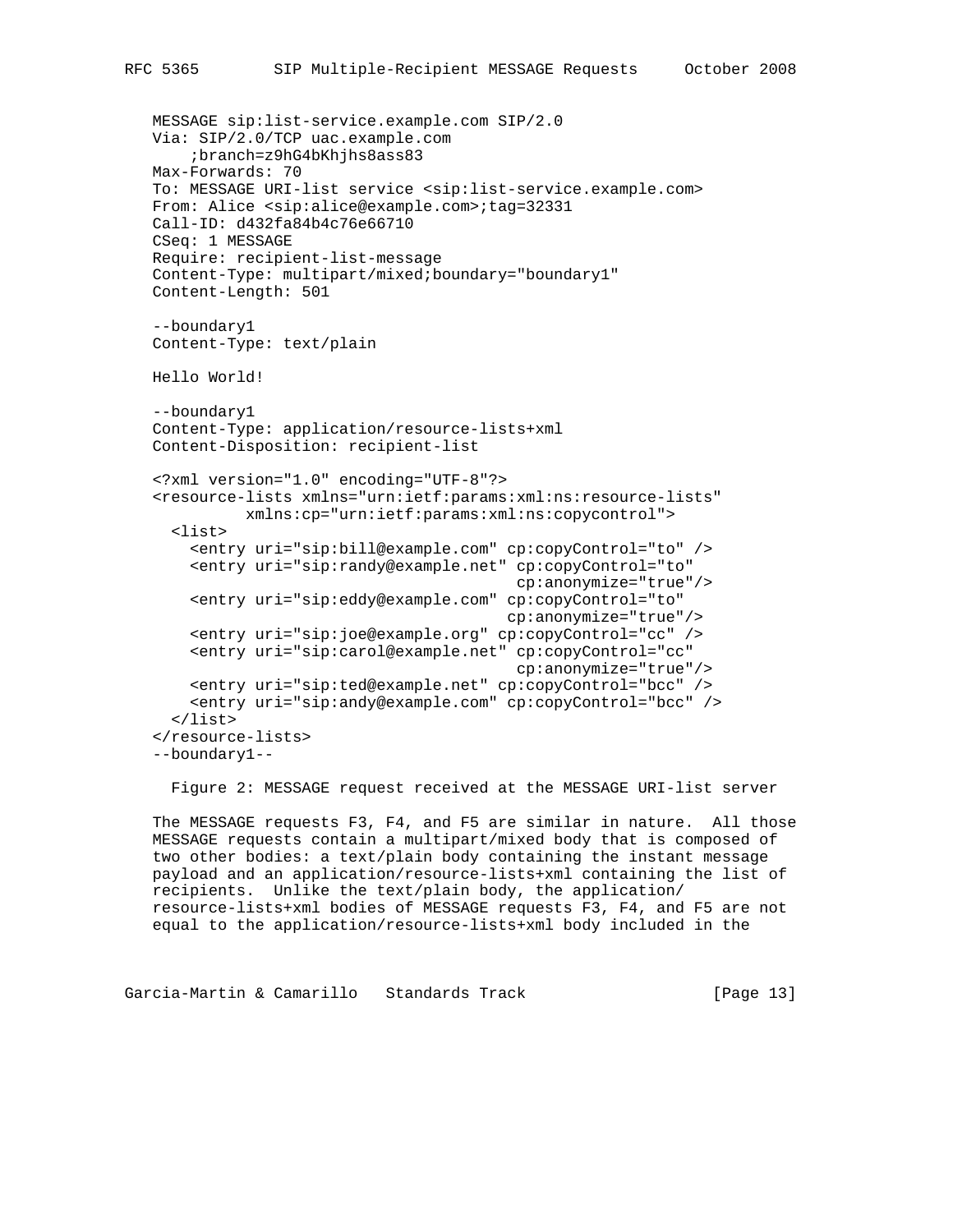```
 incoming MESSAGE request F1. This is because the URI-list service
 has anonymized those URIs tagged with the 'anonymize' attribute and
 has removed those URIs tagged with a "bcc" 'copyControl' attribute;
 besides, the content disposition of these bodies is different.
 Figure 3 shows an example of the MESSAGE request F3.
 MESSAGE sip:bill@example.com SIP/2.0
 Via: SIP/2.0/TCP list-service.example.com
     ;branch=z9hG4bKhjhs8as34sc
 Max-Forwards: 70
 To: <sip:bill@example.com>
From: Alice <sip:alice@example.com>;tag=210342
 Call-ID: 39s02sdsl20d9sj2l
 CSeq: 1 MESSAGE
 Content-Type: multipart/mixed;boundary="boundary1"
 Content-Length: 501
 --boundary1
 Content-Type: text/plain
 Hello World!
 --boundary1
 Content-Type: application/resource-lists+xml
 Content-Disposition: recipient-list-history; handling=optional
 <?xml version="1.0" encoding="UTF-8"?>
 <resource-lists xmlns="urn:ietf:params:xml:ns:resource-lists"
           xmlns:cp="urn:ietf:params:xml:ns:copycontrol">
   <list>
     <entry uri="sip:bill@example.com" cp:copyControl="to" />
     <entry uri="sip:anonymous@anonymous.invalid" cp:copyControl="to"
                                                   cp:count="2"/>
     <entry uri="sip:joe@example.org" cp:copyControl="cc" />
     <entry uri="sip:anonymous@anonymous.invalid" cp:copyControl="cc"
                                                   cp:count="1"/>
   </list>
 </resource-lists>
 --boundary1--
```
Figure 3: MESSAGE request sent by the MESSAGE URI-list server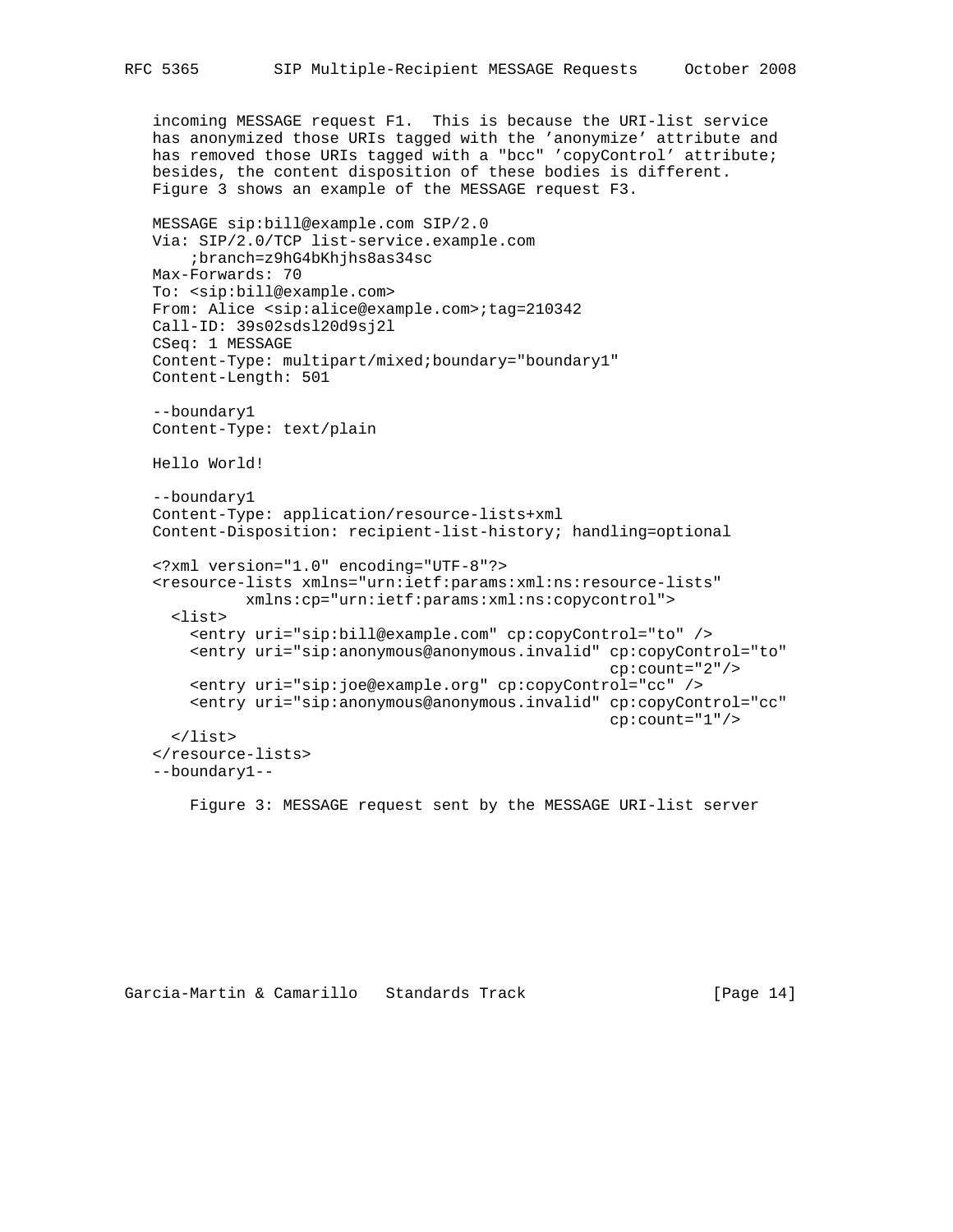# 10. Security Considerations

 RFC 5363 [RFC5363] discusses issues related to SIP URI-list services. Implementations of MESSAGE URI-list services MUST follow the security-related rules in RFC 5363 [RFC5363]. These rules include opt-in lists and mandatory authentication and authorization of clients.

 If the contents of the instant message needs to be kept private, the User Agent Client SHOULD use S/MIME as per RFC 3851 [RFC3851] to prevent a third party from viewing this information. In this case, the user agent client SHOULD encrypt the instant message body with a content encryption key. Then, for each receiver in the list, the UAC SHOULD encrypt the content encryption key with the public key of the receiver, and attach it to the MESSAGE request.

11. IANA Considerations

This document defines the SIP option tag 'recipient-list-message'

 The following row has been added to the "Option Tags" section of the SIP Parameter Registry:

| Name                   | Description                                                                                        | Reference |
|------------------------|----------------------------------------------------------------------------------------------------|-----------|
| recipient-list-message | The body contains a list of<br>URIs that indicates the<br>recipients of the SIP<br>MESSAGE request | [RFC5365] |

 Table 1: Registration of the 'recipient-list-message' Option-Tag in SIP

# 12. Acknowledgements

 Duncan Mills supported the idea of having 1 to n MESSAGEs. Ben Campbell, Paul Kyzivat, Cullen Jennings, Jonathan Rosenberg, Dean Willis, and Keith Drage provided helpful comments.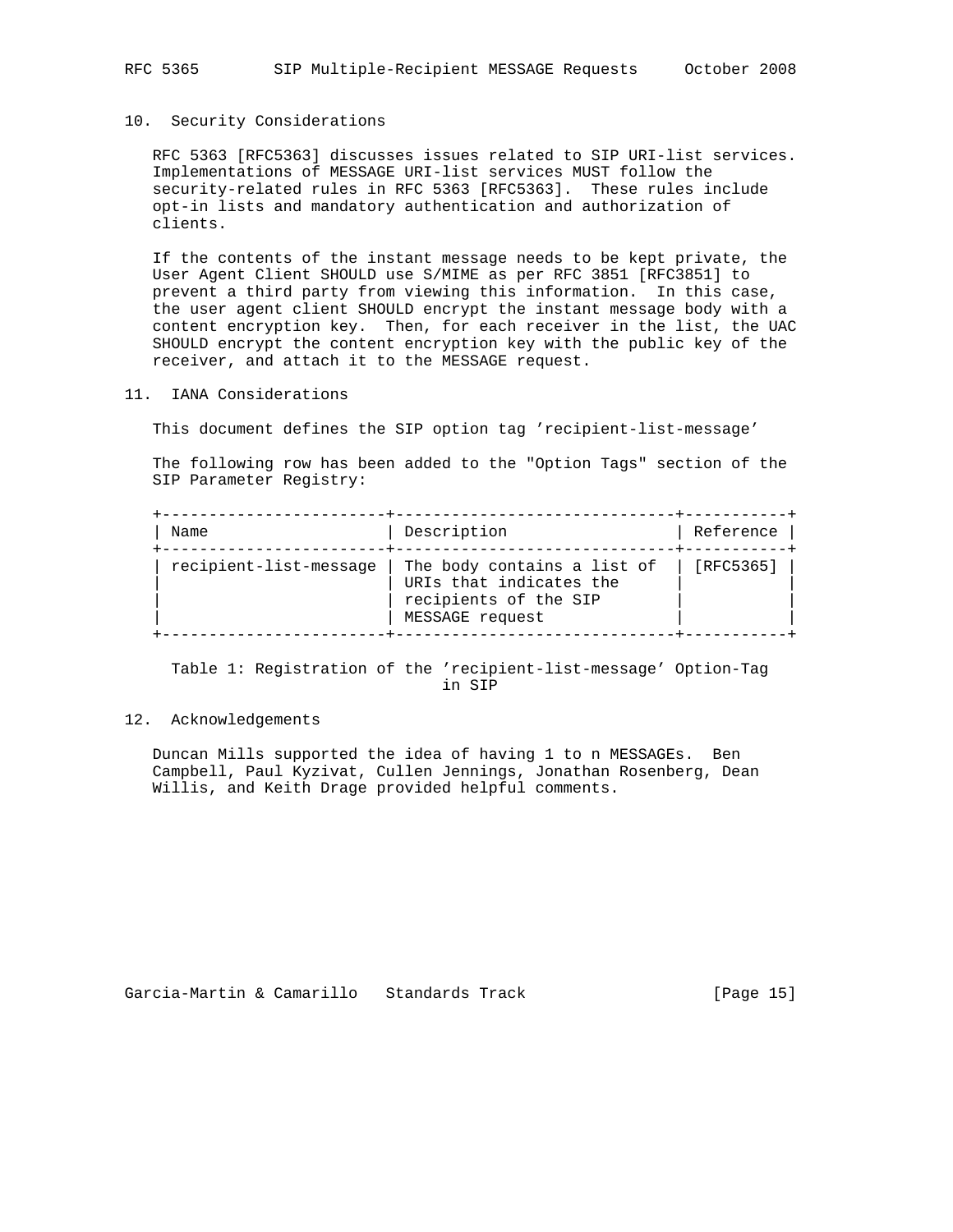# 13. References

- 13.1. Normative References
	- [RFC2119] Bradner, S., "Key words for use in RFCs to Indicate Requirement Levels", BCP 14, RFC 2119, March 1997.
	- [RFC2183] Troost, R., Dorner, S., and K. Moore, "Communicating Presentation Information in Internet Messages: The Content-Disposition Header Field", RFC 2183, August 1997.
	- [RFC2617] Franks, J., Hallam-Baker, P., Hostetler, J., Lawrence, S., Leach, P., Luotonen, A., and L. Stewart, "HTTP Authentication: Basic and Digest Access Authentication", RFC 2617, June 1999.
	- [RFC3204] Zimmerer, E., Peterson, J., Vemuri, A., Ong, L., Audet, F., Watson, M., and M. Zonoun, "MIME media types for ISUP and QSIG Objects", RFC 3204, December 2001.
	- [RFC3261] Rosenberg, J., Schulzrinne, H., Camarillo, G., Johnston, A., Peterson, J., Sparks, R., Handley, M., and E. Schooler, "SIP: Session Initiation Protocol", RFC 3261, June 2002.
	- [RFC3323] Peterson, J., "A Privacy Mechanism for the Session Initiation Protocol (SIP)", RFC 3323, November 2002.
	- [RFC3325] Jennings, C., Peterson, J., and M. Watson, "Private Extensions to the Session Initiation Protocol (SIP) for Asserted Identity within Trusted Networks", RFC 3325, November 2002.
	- [RFC3428] Campbell, B., Rosenberg, J., Schulzrinne, H., Huitema, C., and D. Gurle, "Session Initiation Protocol (SIP) Extension for Instant Messaging", RFC 3428, December 2002.
	- [RFC3851] Ramsdell, B., "Secure/Multipurpose Internet Mail Extensions (S/MIME) Version 3.1 Message Specification", RFC 3851, July 2004.
	- [RFC4826] Rosenberg, J., "Extensible Markup Language (XML) Formats for Representing Resource Lists", RFC 4826, May 2007.
	- [RFC5363] Camarillo, G. and A.B. Roach, "Framework and Security Considerations for Session Initiation Protocol (SIP) URI- List Services", RFC 5363, October 2008.

Garcia-Martin & Camarillo Standards Track [Page 16]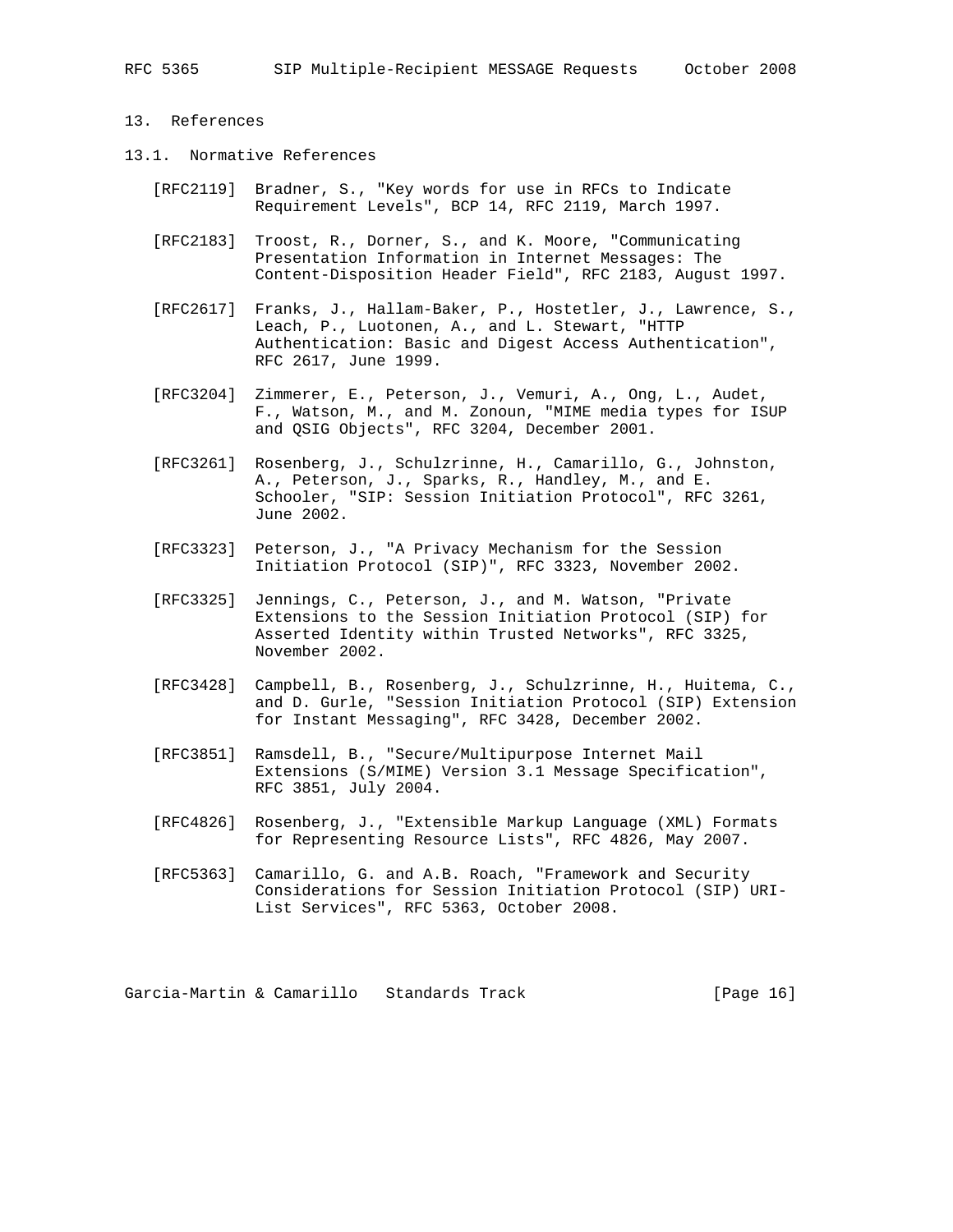[RFC5364] Garcia-Martin, M. and G. Camarillo, "Extensible Markup Language (XML) Format Extension for Representing Copy Control Attributes in Resource Lists", RFC 5364, October 2008.

13.2. Informative References

- [RFC4825] Rosenberg, J., "The Extensible Markup Language (XML) Configuration Access Protocol (XCAP)", RFC 4825, May 2007.
- [RFC4975] Campbell, B., Mahy, R., and C. Jennings, "The Message Session Relay Protocol (MSRP)", RFC 4975, September 2007.

Authors' Addresses

Jorvas 02420

Finland

 Miguel A. Garcia-Martin Ericsson Via de los Poblados 13 Madrid 28033 Spain EMail: miguel.a.garcia@ericsson.com Gonzalo Camarillo Ericsson Hirsalantie 11

EMail: Gonzalo.Camarillo@ericsson.com

Garcia-Martin & Camarillo Standards Track [Page 17]